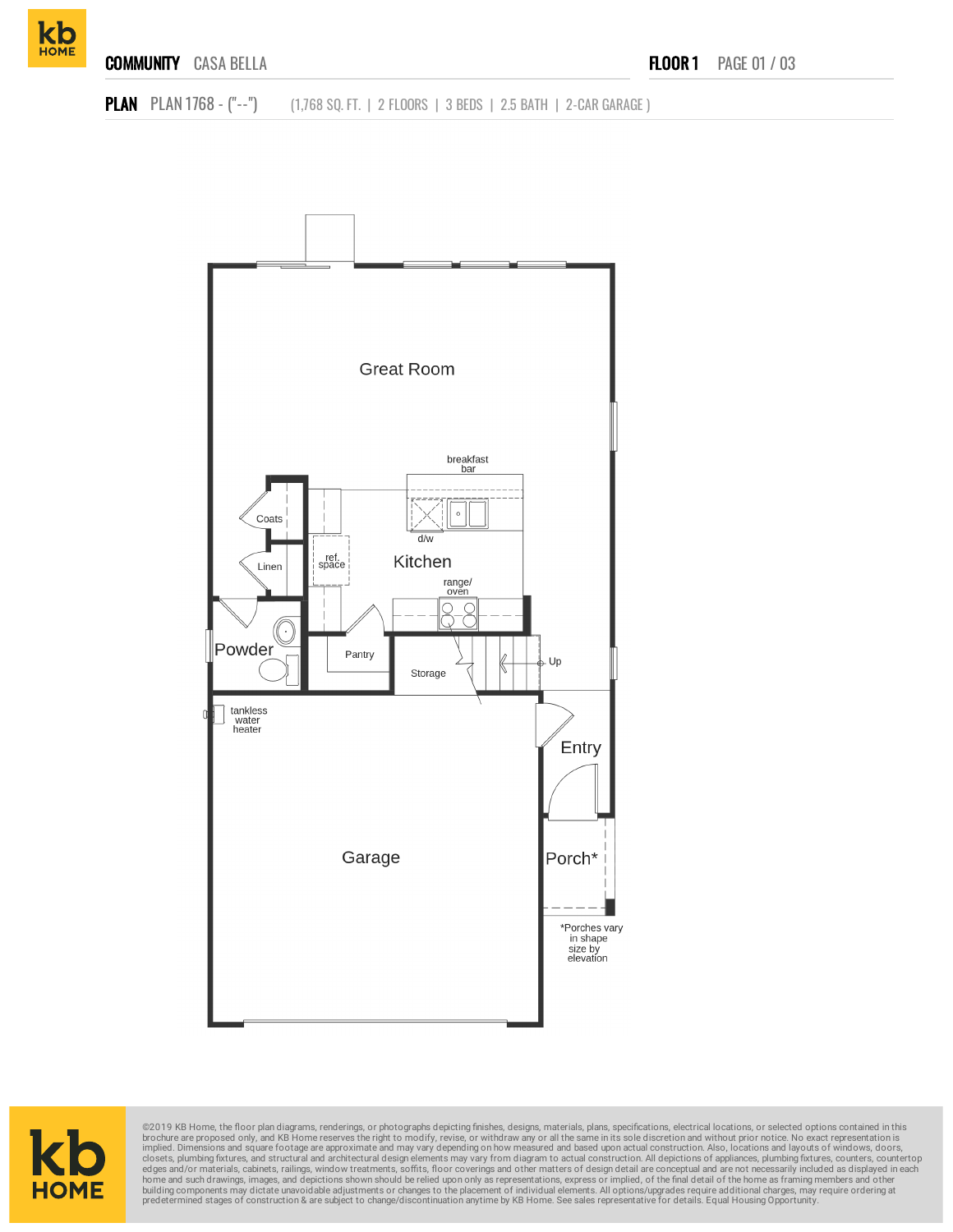**kb** 





<sup>\*\*</sup>Exterior elevations selected may affect the following items:<br>the presence of a niche; the shape or size of a room (potentially<br>affecting the overall square footage of the house); and the size, quantity, location and configuration of windows.



©2019 KB Home, the floor plan diagrams, renderings, or photographs depicting finishes, designs, materials, plans, specifications, electrical locations, or selected options contained in this brochure are proposed only, and KB Home reserves the right to modify, revise, or withdraw any or all the same in its sole discretion and without prior notice. No exact representation is<br>implied. Dimensions and square foota home and such drawings, images, and depictions shown should be relied upon only as representations, express or implied, of the final detail of the home as framing members and other<br>building components may dictate unavoidab